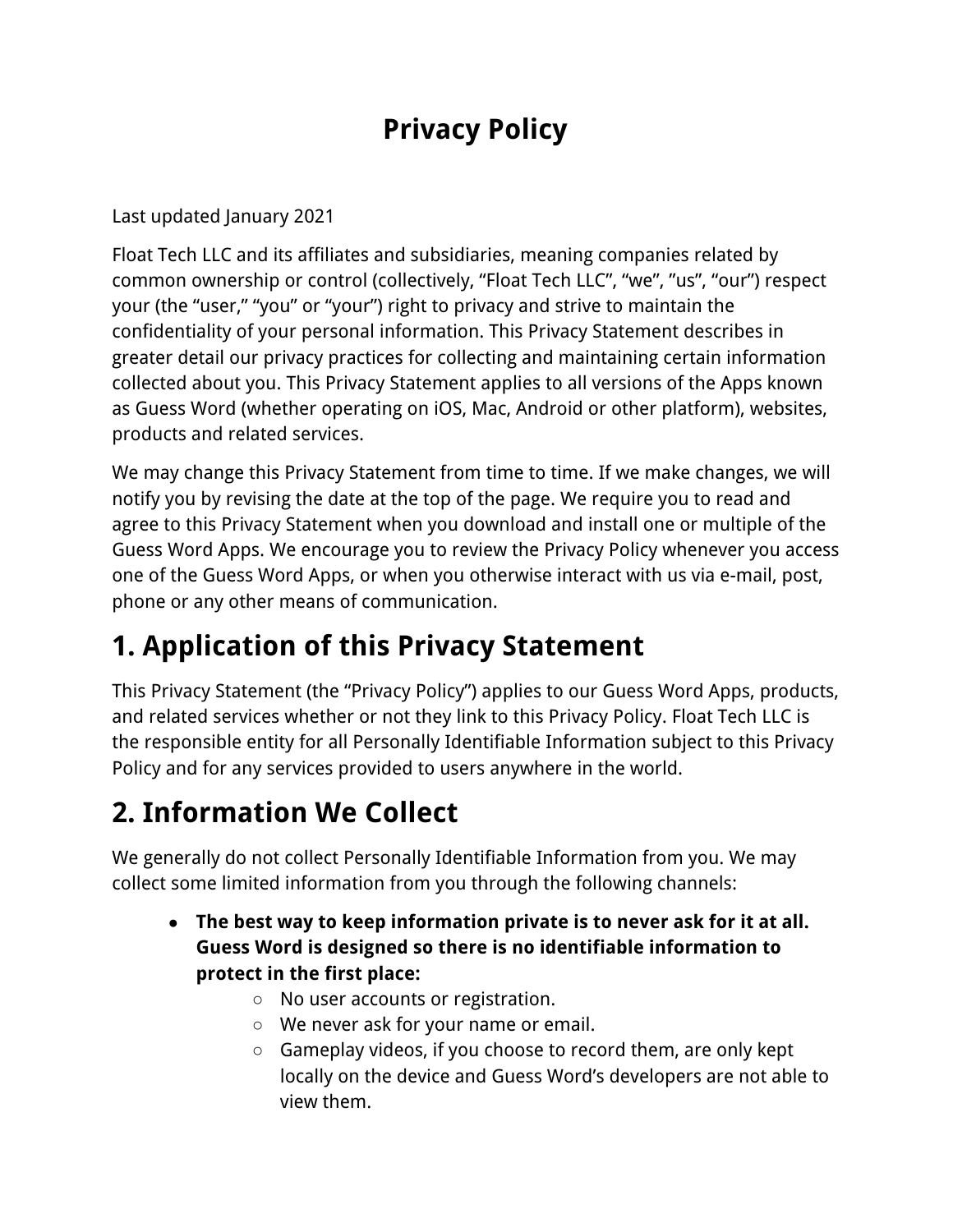- App is completely functional without an internet connection ● We use Firebase and Kochava (for those who do not opt out) to collect statistics on how users use Guess Word, contact technical support, and similar. This is aggregate user data and is not affiliated with any particular user.
	- **To opt-out of ad attribution tracking for this app and all apps on your iOS device**, Go to Settings > Privacy > Advertising (at the bottom of the screen), then tap: Opt out of targeted advertising: Turn on Limit Ad Tracking.
- We use Firebase to collect statistics on where users are located, by country. This is aggregate user data and is not affiliated with any particular user.
- We use Kochava (for those who do not opt out) as an attribution platform to see how users who downloaded Guess Word through advertisements use the Apps, versus users who downloaded the Apps organically. This is for internal business purposes. This process may collect certain user device information such as device ID or IP address, but this data does not include Personally Identifiable Information such as your name, precise location or email address.
	- **To opt-out of ad attribution tracking for this app and all apps on your iOS device**, Go to Settings > Privacy > Advertising (at the bottom of the screen), then tap: Opt out of targeted advertising: Turn on Limit Ad Tracking.
- We use a helpdesk platform that users can register on in order to submit any help tickets. We may have access to users' e-mail address and any other information they elect to provide as part of help tickets. This information is only utilized for customer support, is stored only for record-keeping and analytics purposes, and is not shared, subject to the exclusions below.

As indicated above, we may from time to time collect automatically-collected information when you access our services ("Usage Data"), such as browser information, link interaction with our products, Internet Protocol ("IP") address, and any other usage information collected from cookies and other tracking tools. We may also, when you enable location-based services, collect Global Positioning System (GPS) location data and/or motion data.

## **3. Information Disclosure**

We limit any sharing of information we have collected about you to certain narrow purposes. Your information may be shared for the following reasons only: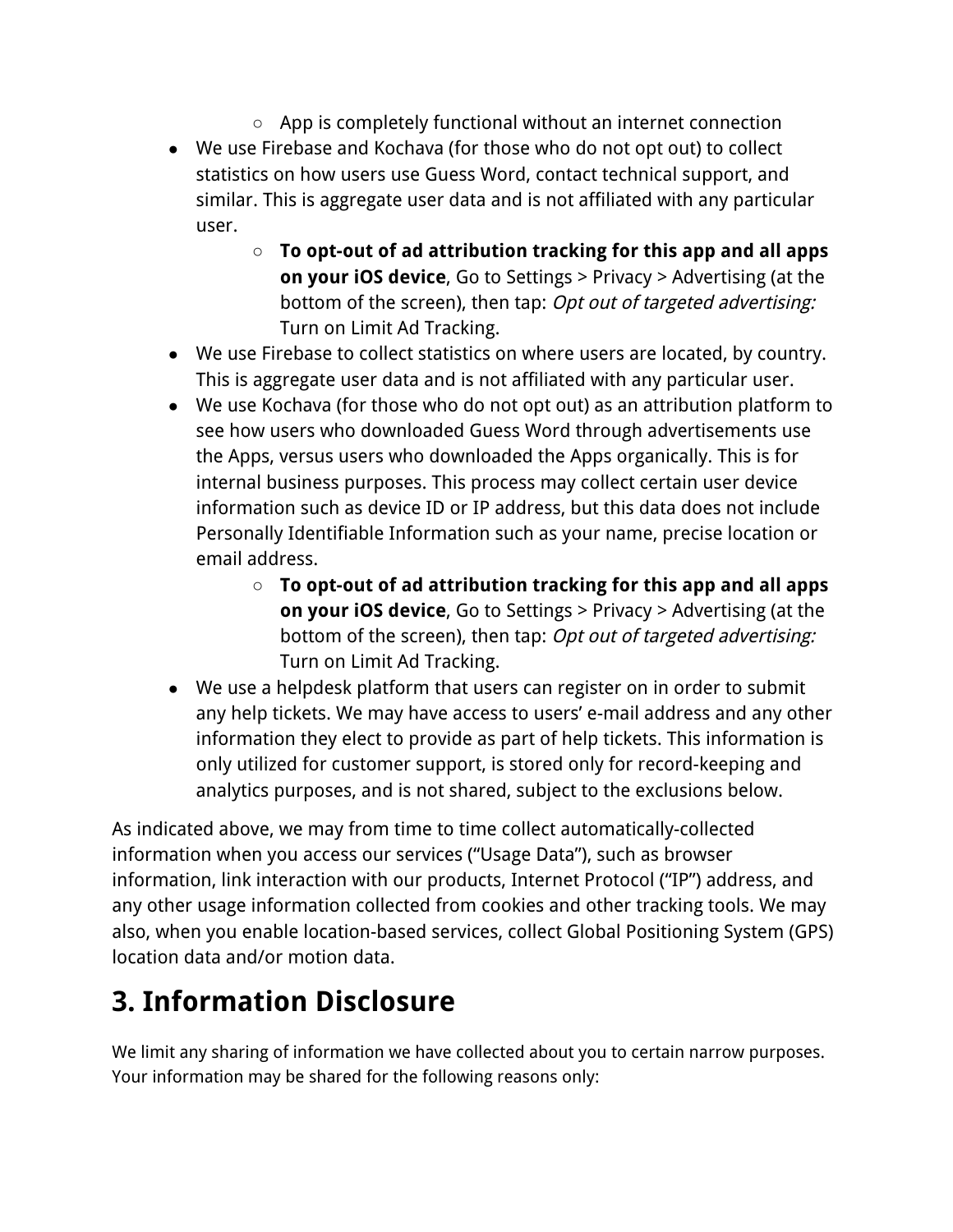#### **TO COMPLY WITH LAWS OR TO PROTECT RIGHTS OF USERS**

If we believe the release of information about you is necessary to respond to a legal process, to investigate or remedy potential violations of our policies, or to protect the rights, property, or safety of others, we may share your information as permitted or required by any applicable law, rule, or regulation. This includes exchanging information with other entities for fraud protection and credit risk reduction.

#### **TO ASSIST THIRD-PARTY SERVICE PROVIDERS**

We may share your information with third parties that perform services for us or on our behalf, including payment processing, data analysis, e-mail delivery, hosting services, customer service, and marketing assistance.

#### **TO PERFORM ANALYSIS AND MARKETING STRATEGIES WITH OTHER THIRD PARTIES**

We may share your information with advertisers and investors for the purpose of conducting general business analysis. We may also share your information with such third parties for marketing purposes, as permitted by law.

#### **TO TRANSFER ASSETS IN THE EVENT OF SALE OR BANKRUPTCY**

If we reorganize or sell all or a portion of our assets, undergo a merger, or are acquired by another entity, we may transfer your information to the successor entity. If we go out of business or enter bankruptcy, your information could be an asset transferred or acquired by a third party. You acknowledge that such transfers may occur and that the transferee may decline to honor the commitments we've made in this Privacy Policy.

### **4. Our Stance on Contact with You**

We do not have your contact information, and the app does not use push notifications. We don't contact you, except in the case of replying to you if you contact support.

## **5. How We Keep Your Personal Information Safe**

We use administrative, technical, and physical security measures to help protect your information. While we have taken reasonable steps to secure the information you provide to us, please be aware that despite our best efforts, no security measures are perfect or impenetrable, and no method of data transmission can be guaranteed against any and all interceptions or other type of misuses. Any information disclosed is potentially vulnerable to